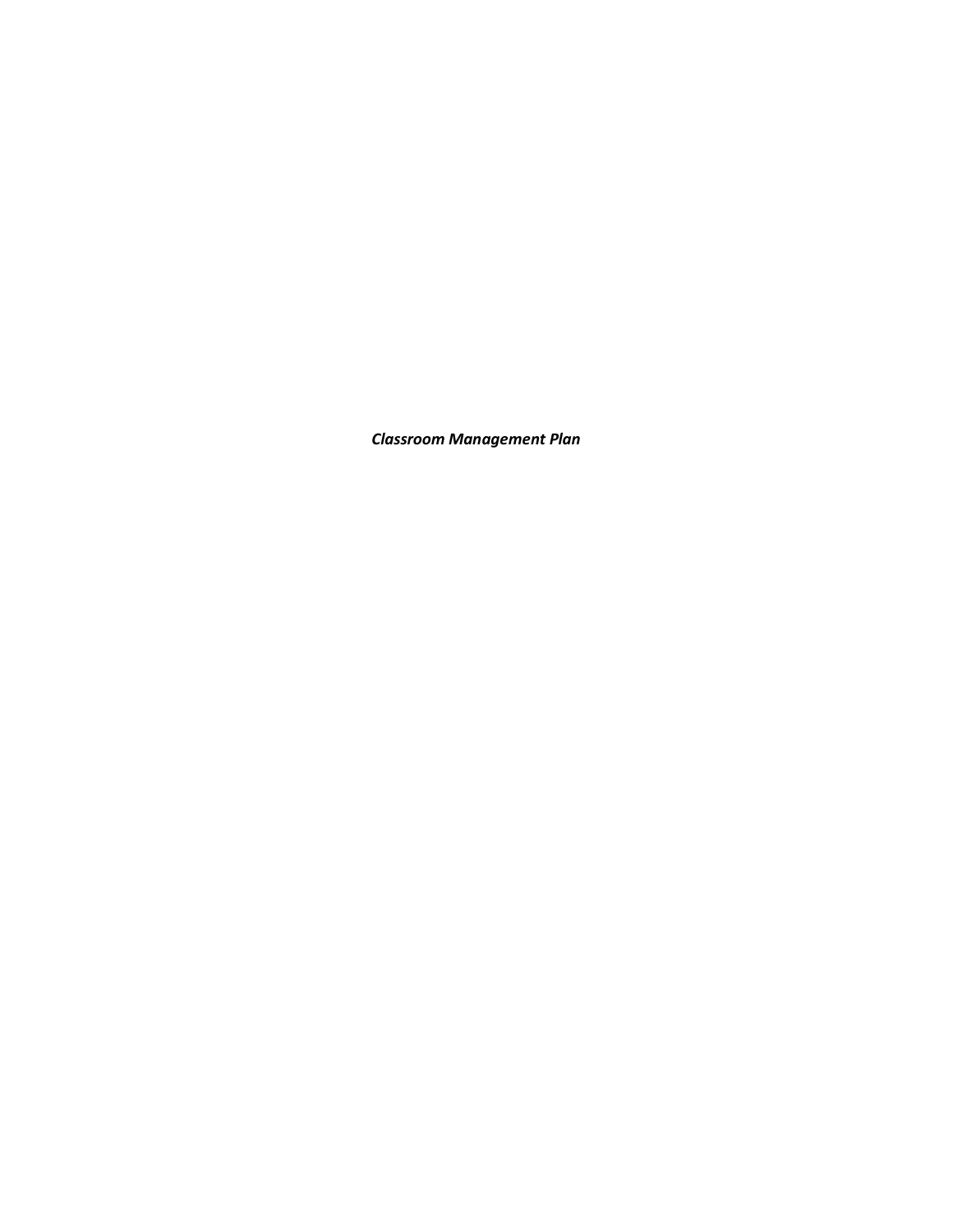## *Classroom Management Plan*

*Classroom management is the foundation to the educational system. A strong management plan will result in an effective and engaged learning environment. A classroom management plan is a necessity that every teacher must adhere to. For it is the law of the educational classroom. It is this plan that sets the expectations for every student. In order for a classroom management plan to be successful, there must be a complete understanding from the student on each of the guidelines set in place. At the same time, it is up to the teacher to follow their plan to ensure that the educational environment is conducive to learning.*

## *I. Rules*

Rules set the climate of the classroom. They ensure that the class is civil and responsible for their own actions. Rules are just that. Expectations set in place of what an individual can and cannot do. The following are the rules of my classroom.

- Come prepared and on time for class
- Respect other people and their property
- **•** Follow Directions
- Ensure that your work is just that, your work

Each rule adheres to keeping the classroom environment safe, and therefore conducive to learning. These rules apply not only to the classroom, but also to everyday life. In essence, the expectations of one's class should be consistent to the expectations of society. Students must understand why they should follow the rules set in place. If you can relate the rules to everyday life, students are more likely to act accordingly. Understanding is the key to appropriate actions.

## *II. Procedures*

Procedures give an understanding to the student of how they are expected to go through the routines of a day. They allow for order in the classroom, and ensure that everything is done in the proper manner. After teaching the students the procedures during the first few weeks of school, they become a natural routine, where reinforcement is used only when necessary. The following are the procedures of my classroom.

- *Students are quiet and in their seat when the bell rings*: This allows me to get started right away. It also allows for a signal stating that it is my turn to talk.
- *When the bell rings, the students will take out any homework from the night before*: This saves time on asking the students to do this every day. They know that as soon as the bell rings I will start looking/collecting the assignment(s). The assignment is considered late if not out or handed in at the appropriate time.
- *Seating*: Students are not to leave their seats unless they notify me first by raising their hand and asking (e.g. getting tissue, bathroom use, or sharpening a pencil).
- *Lecture*: During lectures, students will have their notebooks open and be to ready to take notes.
- *Group work*: The students are told how to place the desks before and after each session. As a class, we practice the routine until they understand what is expected.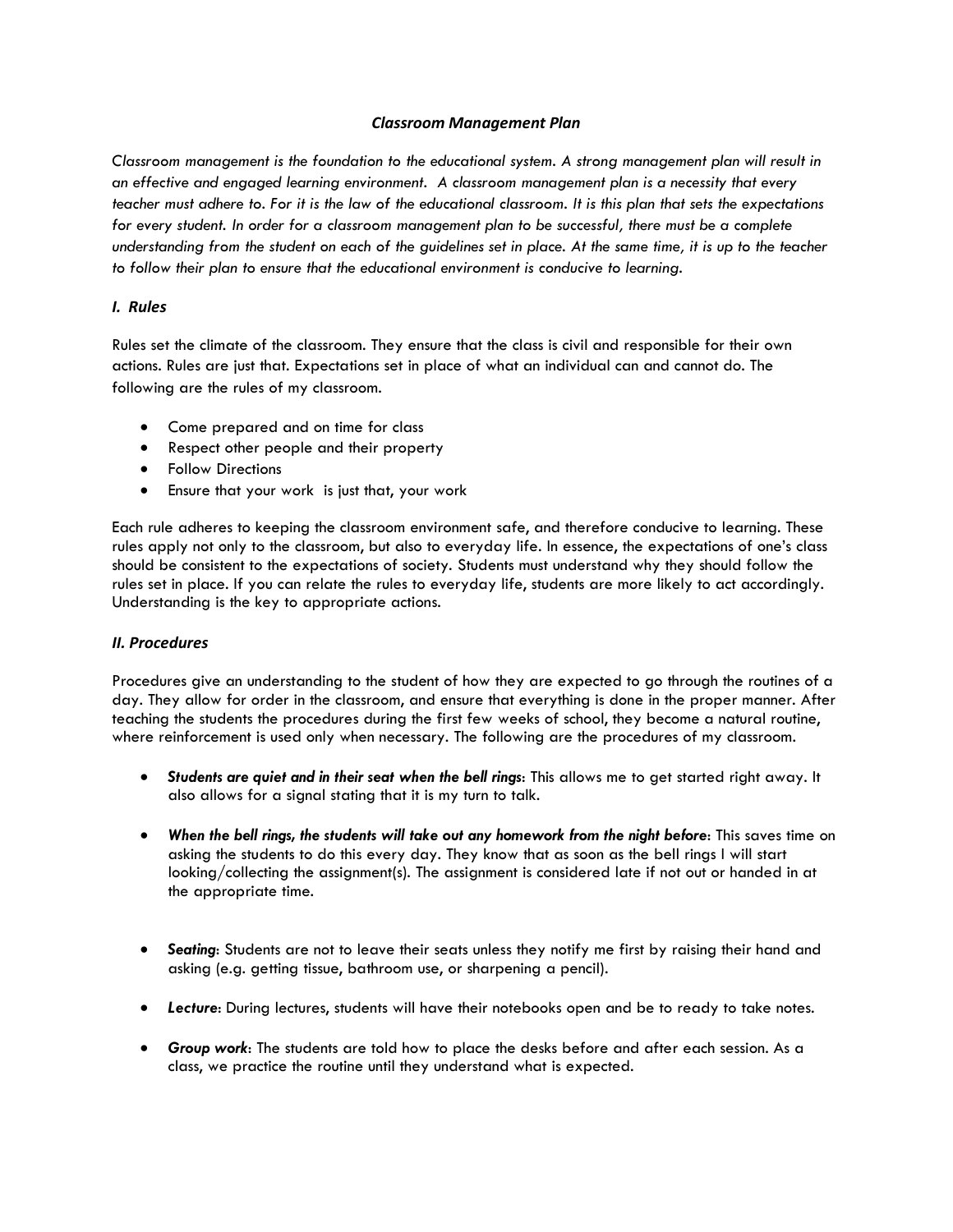- *Bathroom*: Unless it's an emergency, it is made clear not to ask until independent/group work time. If students abuse the privilege, I just stop letting them go.
- *Locker use*: No student can go to their locker to get something they forgot without getting marked down for a tardy. 3 tardies result in a school detention by school rules.
- *Dismissa***l**: The students do not leave their seats until I dismiss them. This is to ensure that I finish explaining anything that is important for them to hear.
- *Finishing work early*: If students finish work early they have the opportunity to work on other work, or on the monthly extra credit problem.
- **Grading:** For every assignment I collect, I try my hardest under every circumstance to return them back to the students within two days. For tests and quizzes my goal is to return them the next day. Without prompt feedback, education is not as effective.



# *III. Classroom Layout*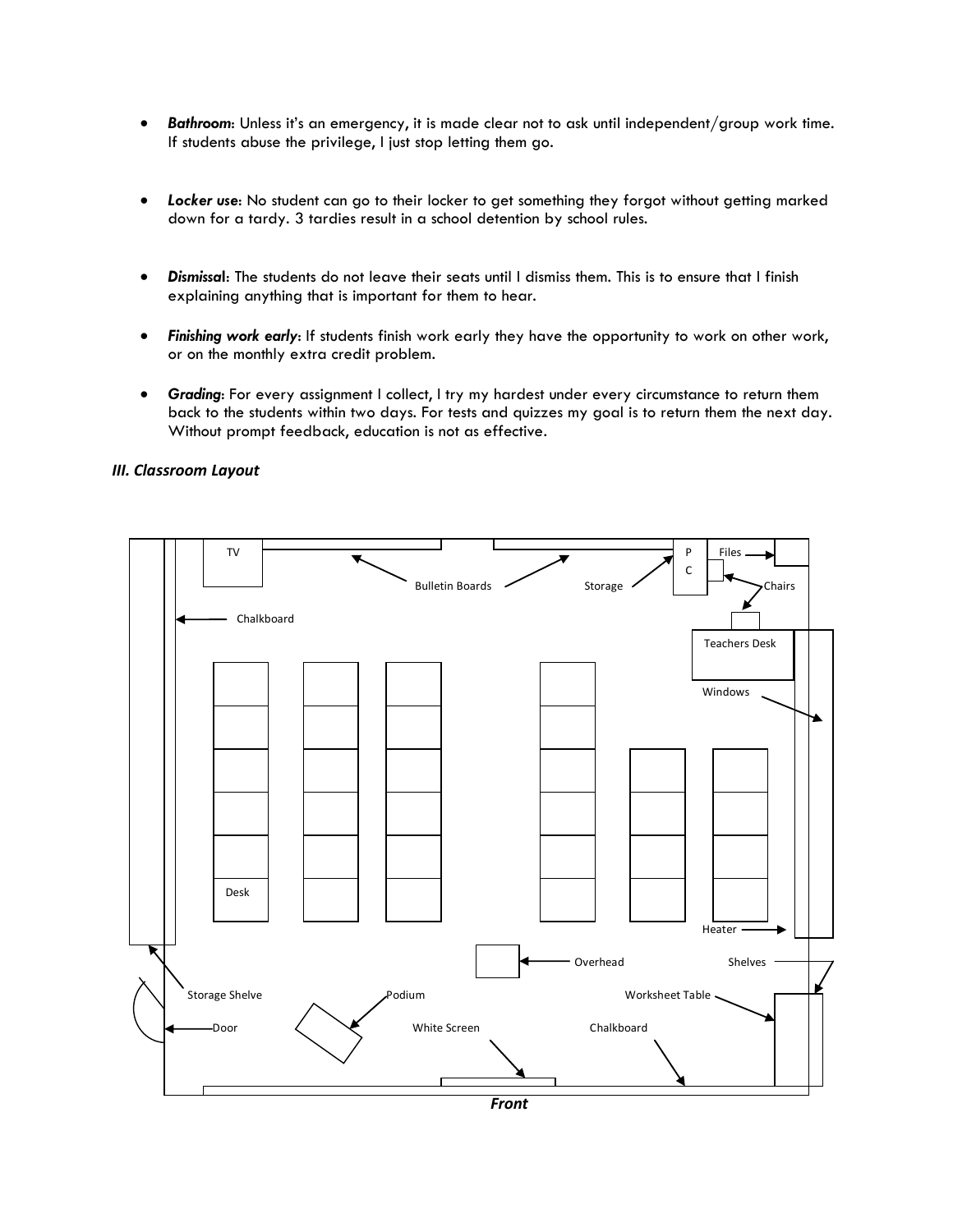The above classroom layout is one that I've been working on for 5 years. I have a very small space to contend with, and I feel that I have finally found my niche in the arrangement of my room.

- **Desk arrangement:** Since this is an 8<sup>th</sup> grade classroom, part of my job is to prepare the students for high school. A majority of the rooms in high school are setup in rows. I feel it's important to resemble that in some manner. I also feel there is no reason to have the desks in a grouping during lectures. The rows lessen the temptation to talk while I'm talking. When there is group work, which averages about 3 times a week, the students rearrange their desks in a manner in which they are taught. In a way, the students see both worlds of a classroom. When there is independent work, the students are separate; when it's time for group work the desks get rearranged to adapt to those situations. In the end, the students are engaged in many different circumstances of learning.
- *Teacher's desk/computer*: I feel that having my desk in the back of the room lets me keep an eye on everything happening without any of the students knowing. I have tried many different desk positions, and have found this to be the most conducive to the educational setting and management of my classroom. On most occasions, when I am not teaching, I am walking around the room.
- *Remaining room items*: all items are placed where it makes sense to the teaching environment, and where it works for me.

*This room works for me in the sense that I do the best I can with what I have. No matter what the circumstance, a teacher must make the best of each situation, and make accommodations when necessary.*

# *IV. Disciplinary Interventions*

I believe that all teachers use several types of interventions depending on the situation. I deal with  $8<sup>th</sup>$ graders every day. I have found that 95% of the time proximity and looking is successful in maintaining good behavior in the classroom. From day one, the students know how I expect them to behave. At the same time,  $8<sup>th</sup>$  graders can get off-task rather quickly. Most students are mature enough and have enough respect that all it takes is a look, and they know they need to stop what it is they are doing (e.g. talking to friends) and get back on task. Handling the minor disruptions in that manner is more calming and less stressful to the classroom environment.

When using discipline with "problem students" I use a combination of Confronting-Contracting, and Rules and Consequences. When a student acts in a way that is not acceptable, there's no gain on either end by yelling or just giving a detention. I think the most important thing a teacher can do is talk to their students. It's important to find out why a student is acting the way they are. The only way a problem gets solved is by talking about it. When I talk to a student because of discipline problems, I don't just talk about the incident. I talk about life, and every day conversation. On many occasions all a student needs is some "caring". Through conversation it also helps to form a bond between the teacher and student. Communication is a key to setting up a plan of action. It helps to not only bring an understanding to me, but also the student. Communication between teacher and student can set future expectations of what the student is accountable for. If the problem behavior is something that the administration needs to handle, then I will use a Rules and Consequences approach.